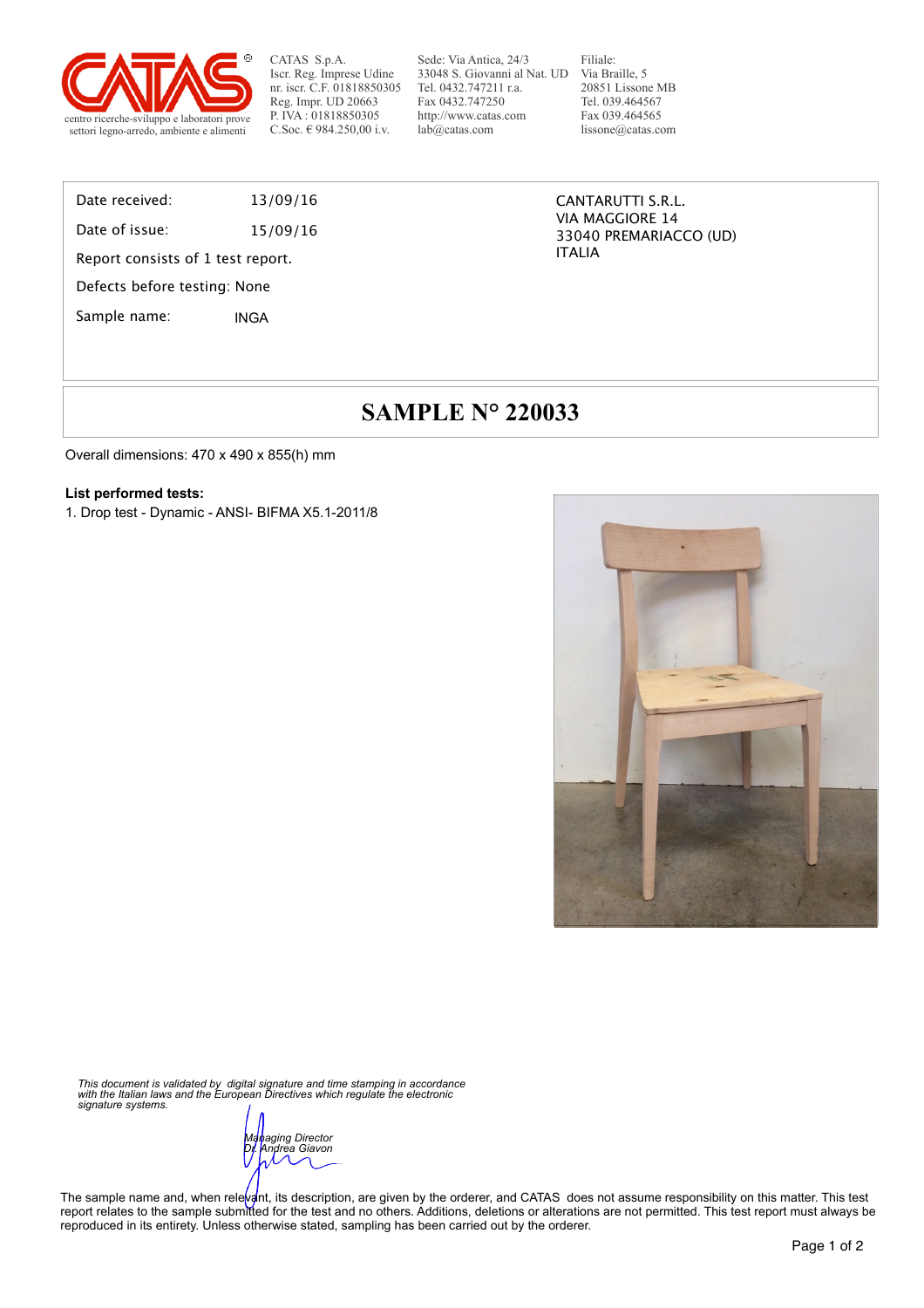

CATAS S.p.A. Iscr. Reg. Imprese Udine nr. iscr. C.F. 01818850305 Reg. Impr. UD 20663 P. IVA : 01818850305<br>C.Soc. € 984.250,00 i.v.

Sede: Via Antica, 24/3 33048 S. Giovanni al Nat. UD Via Braille, 5 Tel. 0432.747211 r.a. Fax 0432.747250 http://www.catas.com lab@catas.com

Filiale: 20851 Lissone MB Tel. 039.464567 Fax 039.464565 lissone@catas.com

## **SAMPLE N° 220033**

Date of issue: 15/09/16 Sample name: INGA Sample weight: Not determined

The sample name and, when relevant, its description, are given by the orderer, and CATAS does not assume responsibility on this matter. This test report relates to the sample submitted for the test and no others. Additions, deletions or alterations are not permitted. This test report must always be reproduced in its entirety. Unless otherwise stated, sampling has been carried out by the orderer.